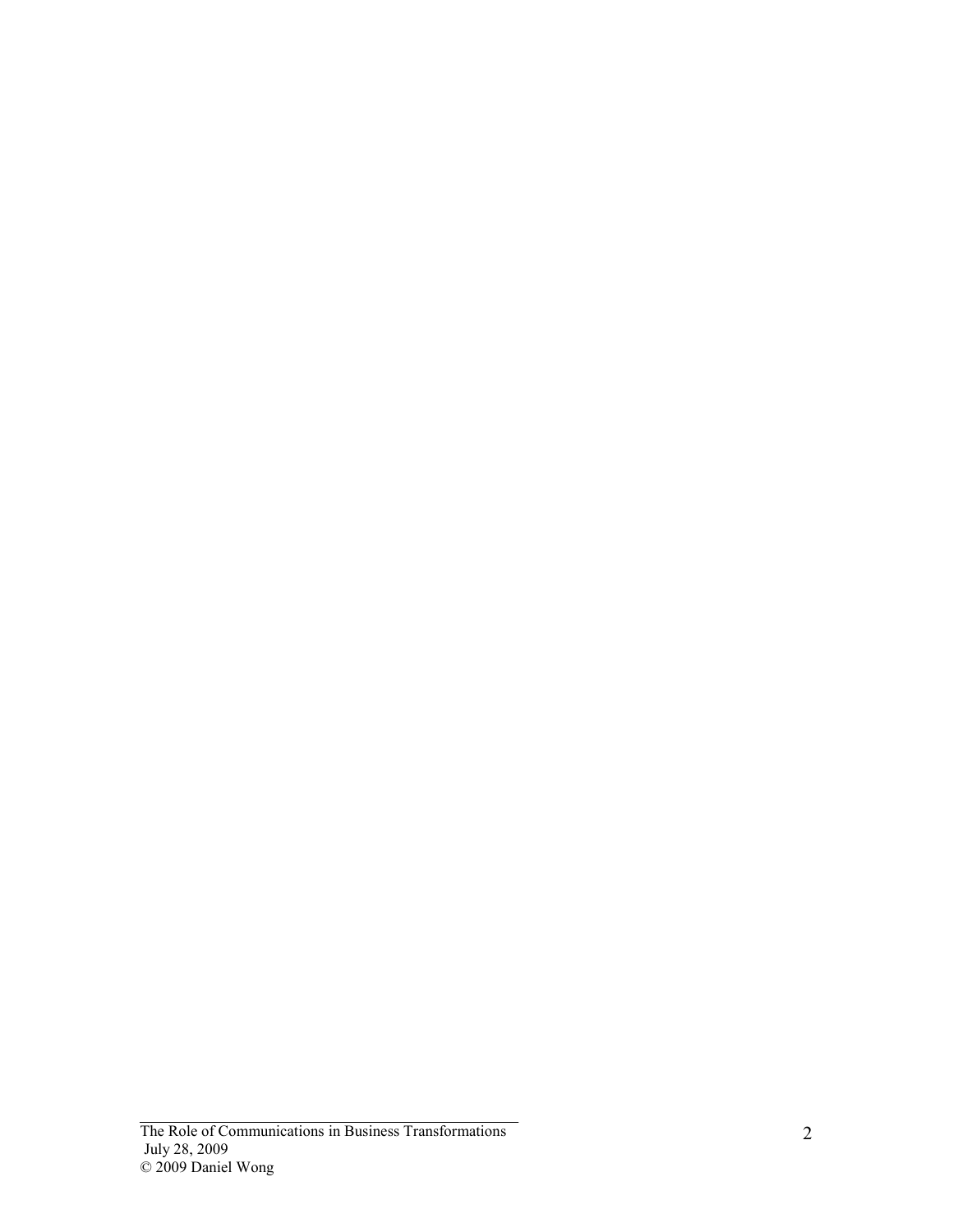# The Role of Communications in Business Transformations

©"2009"Daniel"Wong

Communication is the Rodney Dangerfield of change management. Like the late American comedian, it gets no respect. It's underappreciated when things go right and vilified when they go wrong. In organizations that successfully implement major change initiatives, the contribution of communications is easily taken for granted. But in organizations that don't, a "failure to communicate" is almost always identified as one of the culprits.

This very observation makes the case for businesses to take a closer look at the role of communications in major change initiatives. For while an effective communications strategy doesn't necessarily guarantee the success of a business 'transformation' – what John Kotter defines as "(making) fundamental changes in how business is conducted in order to help cope with a new, more challenging market environment<sup>1</sup>" -- its absence pretty much assures failure.

The good news is that most organizations that think beyond simple command-and-control management models can increase the likelihood of success with business transformations by using communications as a strategic advantage. The challenge is to do it.

## **Using Communications Strategically**

The purpose of what we call "transformational communications" is to connect the process of change with the business strategy that underpins it. It's to condition the organization for change, to introduce new thinking and processes in a positive way and to propel the new initiative forward. Without a purposeful communications strategy, the goals of big change initiatives quickly become detached from the day-to-day activities of the very people who have to achieve them. How many quality initiatives, reorganizations, and reinventions have been dismissed as flavours of the month before they ever got off the ground?

In contrast, an effective communications strategy places the whole transformation initiative in context, stanches early cynicism and lays the foundation for progressive engagement inside the organization. It also sets the stage for communicating change outside the organization - an important step when facing skeptical shareholders or forging stronger ties with supply chain partners."

In short, communication plays a pivotal role in the success or failure of a business transformation, whether it's buying or selling an operation, executing a merger or acquisition, or introducing a culture shifting productivity initiative.

But  $-$  and here's the kicker  $-$  just having a communications strategy does not make the difference in and of itself. By definition, 'business transformation' implies behavioural and cultural change as well as functional change. For communications to properly support a business transformation, it needs to be a driver of change, not just a series of street signs along the way.

Given the stakes, communication should be at centre stage of the overall business strategy. From there, it can play a strategic role for the organization by accelerating and facilitating the

<sup>&</sup>lt;sup>1</sup> John P. Kotter, "Leading Change: Why Transformation Efforts Fail," Harvard Business  $Review$ , March-April, 1995, p.59.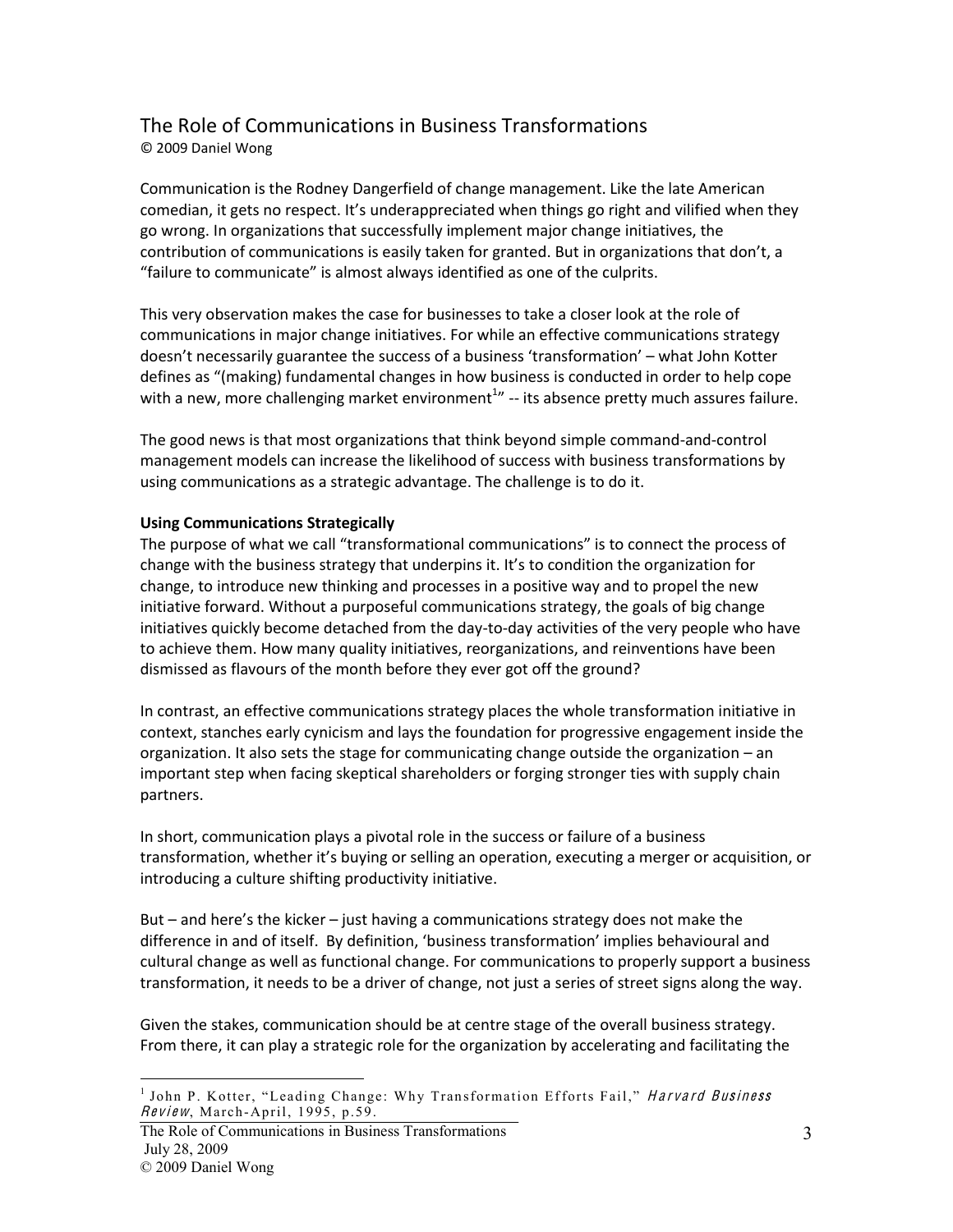transformation effort. But when it's positioned as a mere adjunct to the core strategy, disappointment looms.

#### **Common\$Mistakes**

So, better communication equals better results. But if that seems obvious, why do so many transformations fail? Why is the success rate for business transformations barely one in three? Why do only half of mergers and acquisitions successfully achieve their objectives? And why does Kotter identify a failure to "communicate the vision" as one of eight reasons for transformational failure?<sup>2</sup>

Part of the answer is that, even when they recognize the importance of communications in the change process, most organizations don't use them properly. In our experience, organizations tend to commit similar and predictable mistakes when deciding how to fit communications into their transformation plans. Among them,

- **EXTENDIATE:** Company leaders equate *giving orders* with *communicating*, assuming that the workforce has an overarching obligation to execute the strategy formulated by the Board and senior management team. That may well be, but this approach inevitably focuses employees on executional duties rather than on end goals; as a result, the opportunity to use communications to drive change is lost, or at least diminished.
- " Technology is used as a substitute for engagement. While technology offers efficient message delivery options in large organizations, it tends to dampen the motivational impact that communication can have in a major change initiative. When putting your people in the vanguard of change is critical to the success of the initiative, technology is a poor substitute for face-to-face communication.
- Responsibility for the communications strategy is handed to Corporate Communications. Leaving aside the fact that they have too much to do already, communications departments are inherently conservative; their job is to structure and control the message and the delivery system rather than to drive change..
- " Communication is treated functionally rather than strategically. Put out a news release? Check. Place an article in the newsletter? Check. Discuss at team meetings? Check. All good, and necessary, but how do these activities support the *strategic* objectives you are trying to achieve? Do they help achieve the desired change or do they simply report on it? The revolutionary's mantra about capturing the communications network first rarely applies in corporate environments.
- Formal communication occurs too late. When a major change initiative is announced at - or after -- its launch, attention inevitably focuses on the initiative itself rather than on the business problem it was designed to solve. How different is the effect when you talk to employees about the issues that give rise to, say, a big cost cutting project or a Six Sigma program *before* launching the initiative rather than after the fact?

Once these 'mistakes' are made, it is very difficult to undo them. When communication is viewed as a business function rather than a business driver, the opportunity to make the workforce an agent or proponent of change is significantly reduced.

 $2$  Carolyn Aiken and Scott Keller, "The irrational side of change management," McKinsey Quarterly, April 2009. Mark L. Feldman and Michael F. Spratt, Five Frogs on a Log, (NY: Harper Collins, 1999), p. 9. Kotter, op.cit.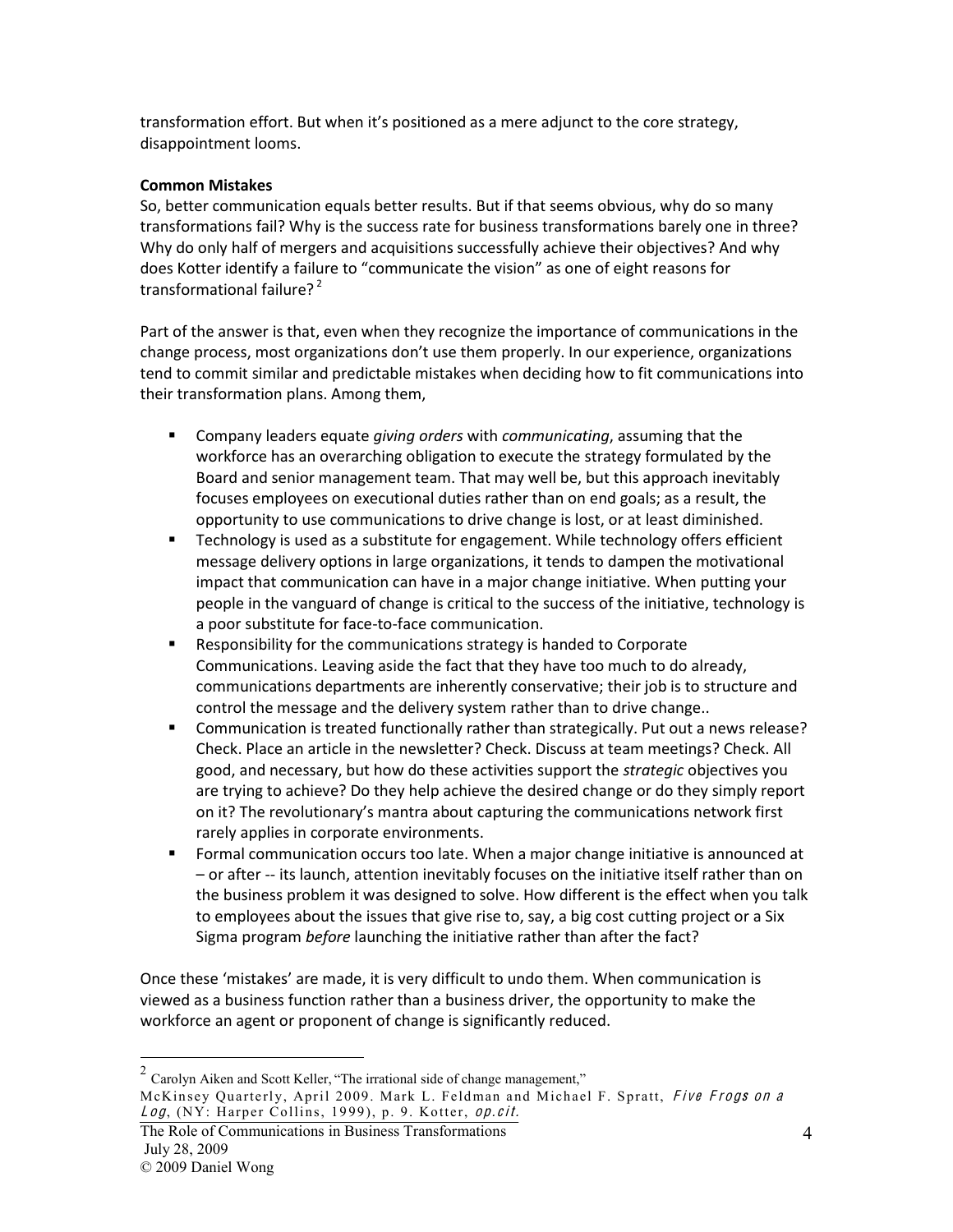This shouldn't come as a revelation. Only a generation ago, many corporations didn't have Human Resources departments as we know them today. Instead, 'personnel' departments dealt with manpower planning, administration and labour relations, but harnessing 'people power' was not necessarily viewed as a strategic priority. Today, few would argue that recruiting, developing and retaining the right people is at least as important to a company's overall business strategy as IT, R&D, Finance or Distribution.

Similarly, communications is still underutilized as a strategic function in most organizations' change management efforts. Those that do use communications in this way have a definite leg up on their competitors.

The irony is that it doesn't take a ton of money or a paradigm shift to make this happen. Most organizations already have some sort of communications infrastructure in place, and often it's very sophisticated. What is needed is the determination to re-deploy communications as a driver of change and a serious plan to make it happen.

#### **How to Make the Shift**

In this context, four big changes are required to increase the likelihood of success in business transformations: 1. *Integrate* communications into your strategic plan; 2. *Start with communications first; 3. Aim the communications plan deep into the organization, and 4. Call in* the experts.

#### *Make%Communications%Part%of%the%Strategic%Plan*

"But," you might argue, "we do make communications part of our transformation. Our senior communications guy is an integral part of the planning team and we recognize that we can't execute if we don't communicate."

This perspective is common, but it doesn't go far enough. While it certainly makes communications part of the planning process, it doesn't necessarily make it part of the strategy. The question to ask is whether your communications plan is primarily executional or truly 'strategic.' For example,

- Does it *speed up* the transformation by removing barriers to acceptance, e.g., by bringing union, government and community leaders onside, as well as internal work and business units?
- Does it *differentiate* the transformation effort from past initiatives, particularly unsuccessful ones in the eyes of cynical managers, supervisors and employees who've "seen it all before?"
- Does it engage *customers* so they'll be prepared for the changes that lie ahead?

In one instance, we visited various European facilities of a global manufacturing firm to determine how best to introduce a new, enterprise-wide lean manufacturing initiative. Initial reactions were skeptical, and upon examination we discovered that much of the resistance was based on language (the company used English as its official language, which the locals resented) and the perception that local productivity initiatives were being cast aside in favour of the new corporate program.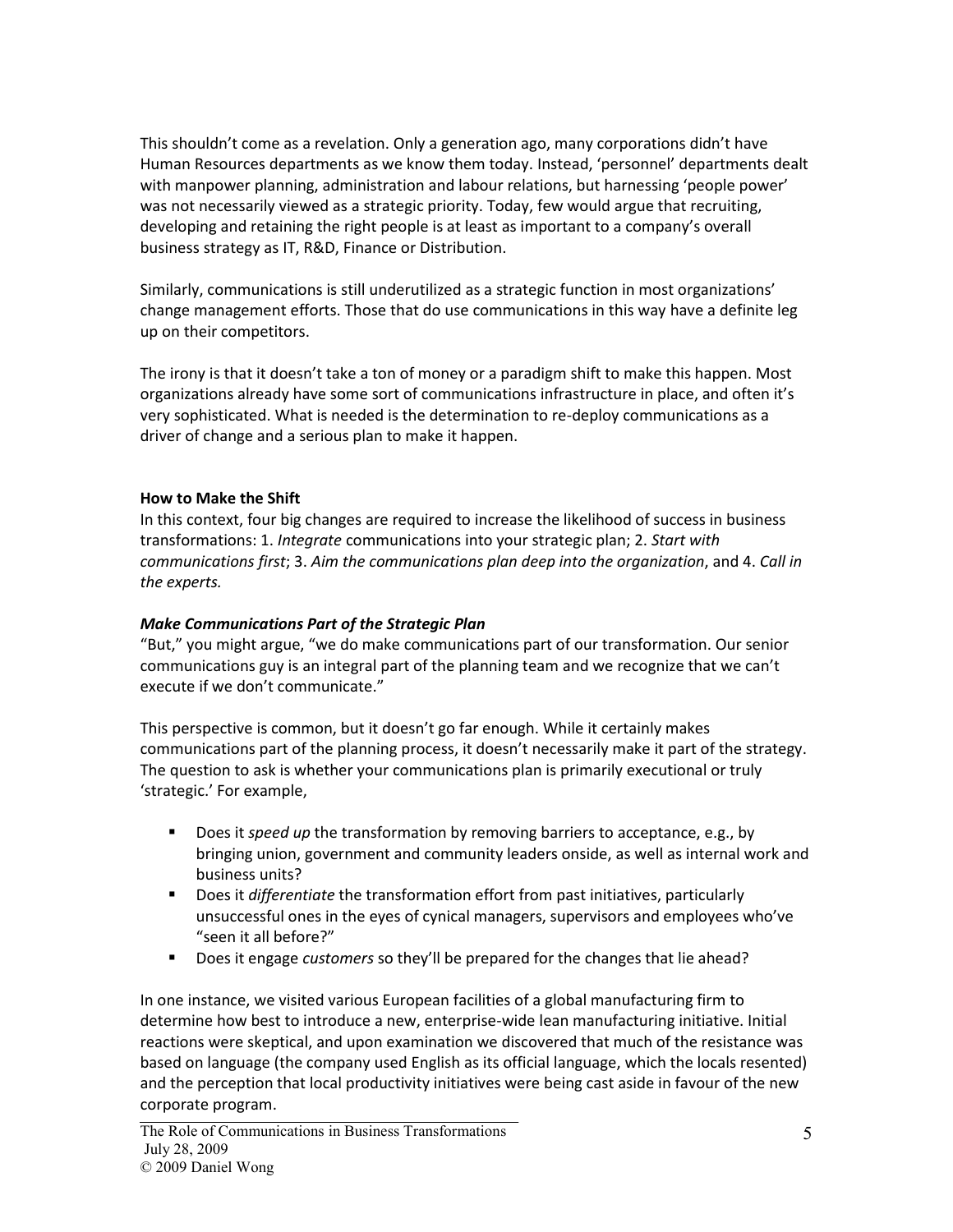By establishing a formal communications work stream that, among other things, encouraged communication with local employees in their local languages and married local initiatives with the larger initiative *before* the campaign was launched, the corporation garnered the support of the European facilities and accelerated implementation of the global program.

In another case, a major retail chain recognized that its primary competitors held radically different views on external communication. One competitor was publicity averse, avoiding the headlines to reinforce its image as a no-frills operator. Another typically deferred public comments to its trade association.

The retailer in question, which itself had a long tradition of not speaking publicly unless publicly spoken to, concluded that it could reposition itself in the marketplace through a communications strategy aimed at exploiting the image of an undisputed industry leader. Over time, the strategy contributed to a substantial increase in market share.

In both cases, communications strategies were part of the business strategy, not just support services for other business functions. Companies that use communications as a strategic asset at the very least have a bigger toolbox to work with, and depending on the initiative, may realize a significant"*competitive* advantage.

#### *Put%Communications%First*

Articulating the vision is one of the key roles of leadership and one of the key areas where business transformations can fail. Visions are aspirational; they define an ambitious future state that everyone in the organization strives to achieve. If you communicate the vision after the strategy has been activated, ownership of that vision is taken away from the very people whose efforts are needed to achieve it.

On the other hand, if you let your people know where you're going before you go there, then you have the opportunity to mobilize their talents and energy to help create and sustain the change you need.

Obviously there are times when confidentiality must be maintained, but when it comes to major change, communicating retrospectively is less effective than communicating prospectively. Employees can feel when change is in the air. Communicating early in the process removes much of the fear and suspicion associated with the sense that one is not in control of one's destiny.

This doesn't mean that the leadership team has to disclose everything as it happens; if anything, deploying a systematic communications plan should give you greater control over the message and the information you want to release.

In addition, starting early helps reveal barriers that might otherwise surface at a later point in the implementation process, as, for example, with the language issue identified above.

The solution is pretty simple. Just as communication needs to be baked into the development of the strategy, it needs to be placed at the beginning of the implementation plan. Communicate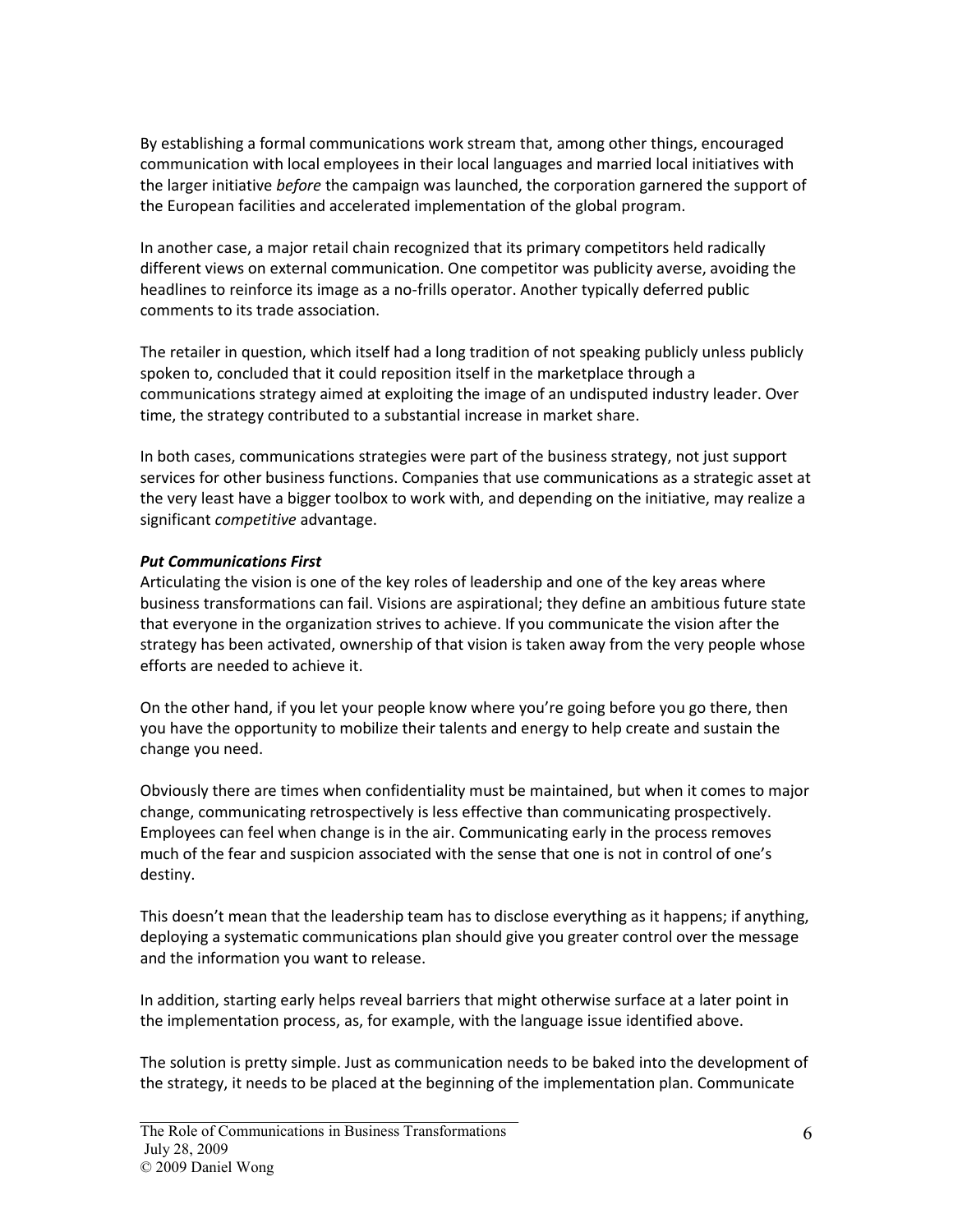first; then execute – it's a simple principle that eludes even the most sophisticated organizations.

#### *Aim%Deep*

Traditionally, communications plans come up short. They focus on developing and distributing information, but shy away from prescribing what their audiences should do with the information. Their goals are to create awareness, and maybe understanding, but action and behavioural change is usually left to line management.

Business transformations demand more. The key question in a transformational communications plan is not "how do we get the message out?" but "how do we use communications to create change?" Can the communications plan help the organization achieve the desired changes faster, smoother, and more consistently than other organizations that don't have such a plan?

It can, but it has to be much more ambitious than the traditional communications plan.

First, it has to be *comprehensive*. It has to cover all audiences, stay on point religiously, and maintain total alignment from the senior leadership group right through the shop floor. It must ensure that all business segments and functions give equal weight to the initiative, so the initiative doesn't end up being portrayed as a peculiar obsession of the operations group, the human resources group, or indeed of the CEO.

Second, it must provide clear instructions for *cascading* information through the organization. The traditional path, where information is sent to managers and supervisors, who are then responsible for communicating with their staff, is simply not sufficient to ensure that everyone in the organization understands the depth of the commitment or the leadership group's expectations in terms of final outcomes. Often the managers and supervisors are the barriers themselves. The communications plan needs to spell out the minimum requirements for driving these expectations all the way down to the most basic work unit.

One method we have used with success is to introduce a suite of standard communications 'vehicles' ranging from regular team meetings to on line forums and performance trackers. The point is not to create new communications channels for their own sake or to increase work loads, but to ensure that everyone in the organization uses similar instruments and follows similar practices to advance the transformation effort. The introduction of common disciplines reduces the anxiety associated with the unknown, signals the importance of the business transformation throughout the organization and above all, ensures that communication actually gets through.

Third, the plan should provide a full complement of support materials to enhance learning and understanding of the transformation effort. These need not be elaborate  $-$  an intranet site, regular addresses from the CEO, reference materials and periodic progress reports are all important components of the transformational communications plan. They also relieve the burden on managers, who can now spend less time convincing their troops and more time addressing specific challenges in the workplace.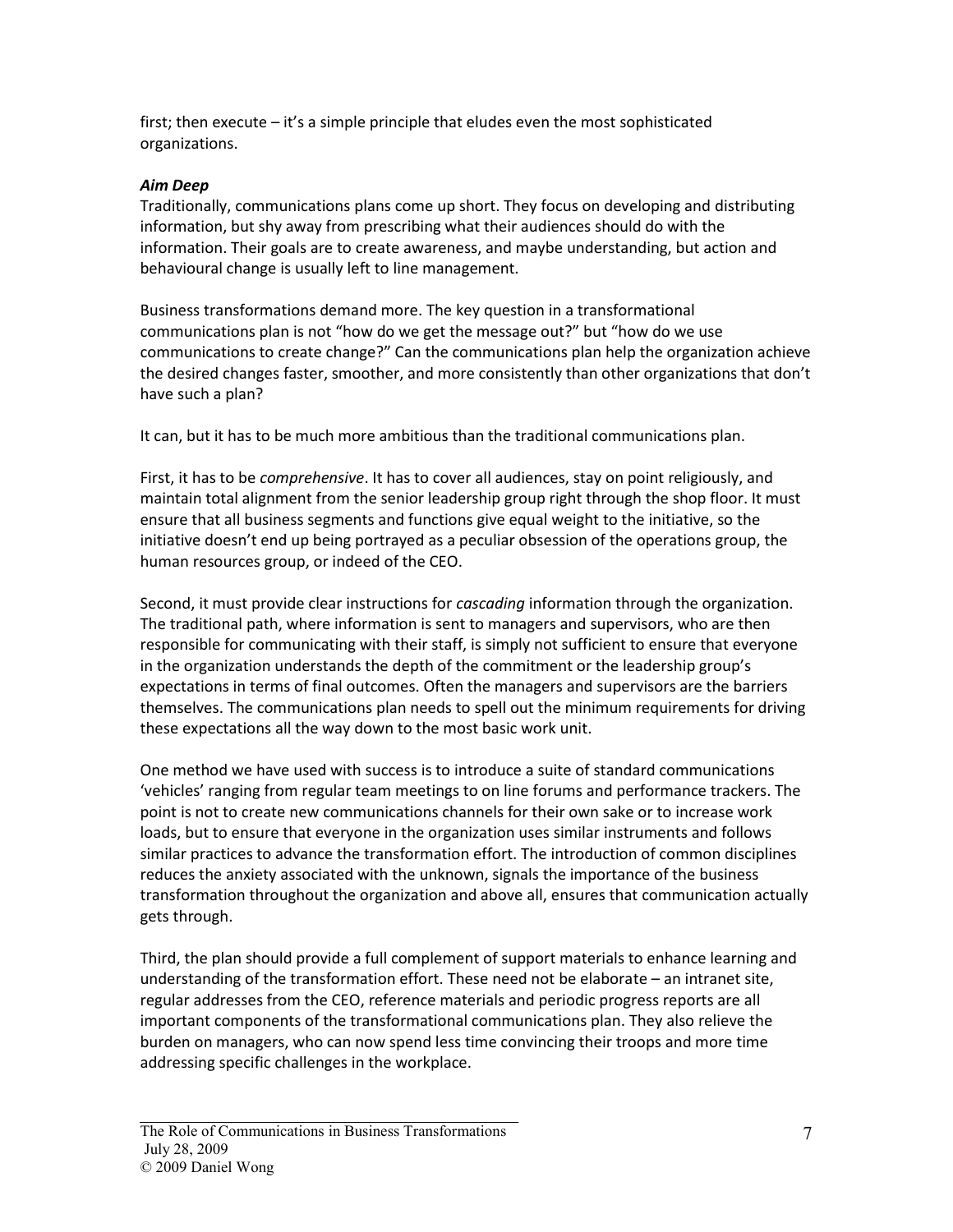Fourth, the plan should be broken into phases, each building on the achievement of objectives in the preceding period. To guard against information overload, or of intimidating people with the enormity of the transformation, the communications plan should move progressively from, for example, generating awareness in Phase 1 to building support and knowledge in Phase 2, to engaging workers in actual applications in Phase 3, and so forth. Each phase should have a clearly-defined purpose with its own set of objectives, deliverables, action items and performance measures.

And finally, as the initiative progresses, each phase should track and promote the initiative's progress, while recognizing team and individual achievements. And performance results should always be related back to the business objectives that gave rise to the transformation effort in the first place.

## *Call in the Experts*

Can a transformational communications strategy be executed from within?

The answer is, "potentially," but the likelihood of success is greater when a third party is engaged to help. The reasons are mostly practical:

- First, the initiative is a *business transformation*, not a step-wise policy change or a modest promotional event. The engagement of outside expertise and the creation of a separate, dedicated communications plan signals the fundamental nature of the transformation and the magnitude of the organization's commitment to change. It also breaks the inherent conservatism of the organization.
- **Second, a dedicated plan keeps the initiative from becoming entangled with competing** communications priorities. It ensures that the transformation effort will stay on course as internal staff struggle to balance other communications duties, from investor relations to employee recognition events. While some might anticipate that internal staff could resent the presence of 'outsiders,' our experience is that the additional help and initiative-specific expertise are in fact welcomed.
- Third, it enables the transformational communications strategy to reside in the division or functional area most appropriate to the initiative itself. The launch of a major quality, safety or productivity initiative, for example, can be delivered more convincingly inside the operations group than from a 'corporate' perch.
- Fourth, it enables the proponents to assign people who have the right combination of content, process and communications expertise. If one of the goals of transformational communications is to drive change into the field and onto the shop floor, then familiarity with the business operation and of the initiative itself is essential -- whether it's a lean transformation, a corporate social responsibility initiative or a business merger where a sense of urgency and the need for speed prevail.

None of this implies that the organization's existing communications functions should be ignored. Instead, it means that the communications plan may be led by outside personnel but must be aligned with internal functions with responsibility eventually migrating to internal staff. The role of the third party is to accelerate the transformation and ensure it stays focused on end goals.